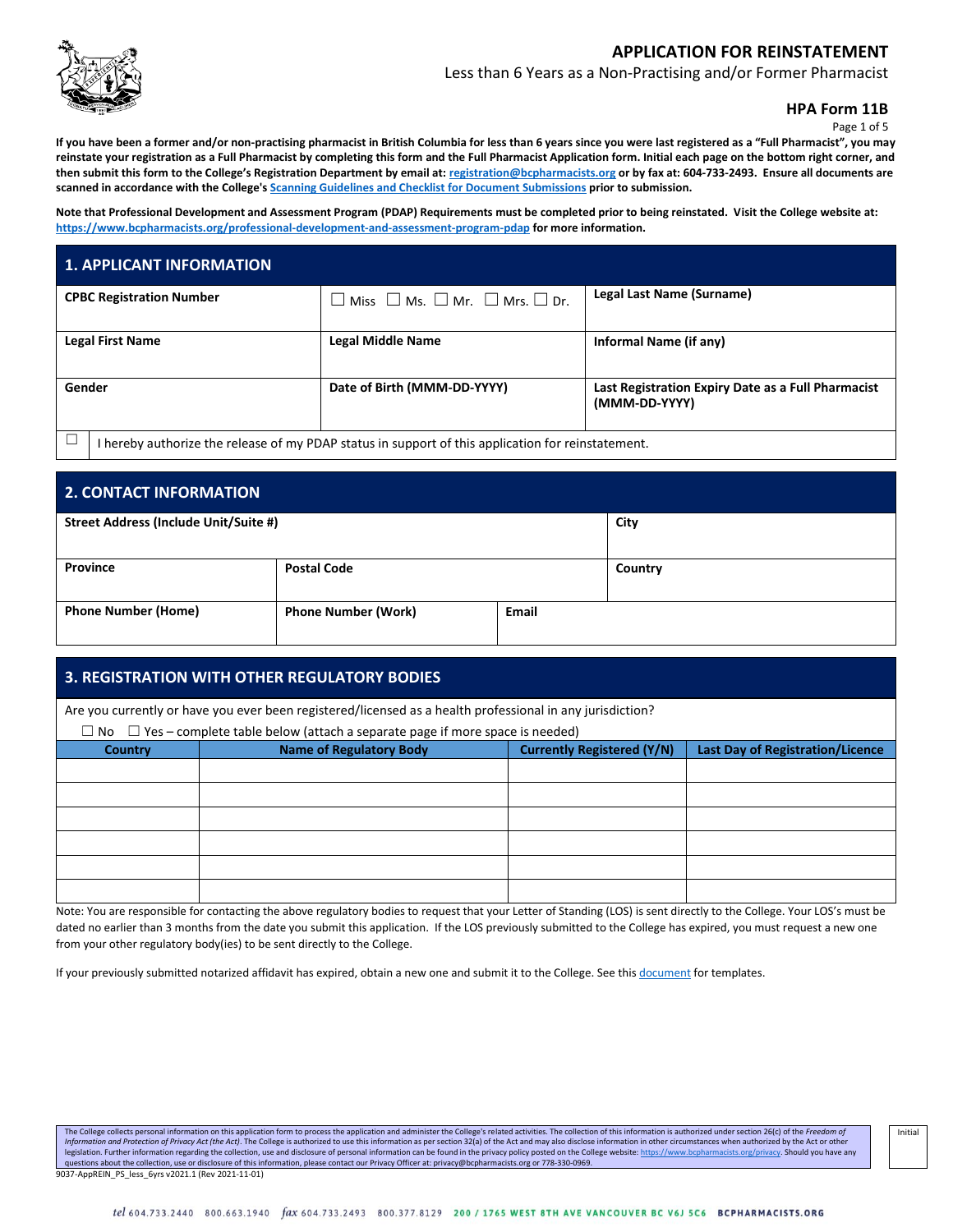

Less than 6 Years as a Non-Practising and/or Former Pharmacist

**HPA Form 11B**

| <b>4. NOTARIZED IDENTIFICATION</b>                                                                                                                                            |                                                                                                                                                                                                                                                                                                                                                                                                                                                                                                                                                                                                                                                                                                                                                                                                                                                               |                                                                                                      |                                                                                                           |                                                                                       | Page 2 of 5                                        |
|-------------------------------------------------------------------------------------------------------------------------------------------------------------------------------|---------------------------------------------------------------------------------------------------------------------------------------------------------------------------------------------------------------------------------------------------------------------------------------------------------------------------------------------------------------------------------------------------------------------------------------------------------------------------------------------------------------------------------------------------------------------------------------------------------------------------------------------------------------------------------------------------------------------------------------------------------------------------------------------------------------------------------------------------------------|------------------------------------------------------------------------------------------------------|-----------------------------------------------------------------------------------------------------------|---------------------------------------------------------------------------------------|----------------------------------------------------|
| name.<br>Identification documents presented to the Notary must:<br>$\bullet$<br>be valid and not expired;<br>$\bullet$<br>$\bullet$<br>photo.<br><b>APPLICANT INFORMATION</b> | Present this page with your passport photograph affixed to the space provided, along with one<br>primary and one secondary identification (as in table below) to a Notary or lawyer for certification.<br>Present a name change or marriage certificate if name on any document is different from legal<br>Be the original document issued by the government agency. Photocopies are acceptable<br>only if certified by the issuing government agency to be true copies of the original;<br>include at least one government issued ID with your name, date of birth, signature and<br>Submit a copy of the primary identification (both sides) with this form to the College.                                                                                                                                                                                 |                                                                                                      |                                                                                                           |                                                                                       | <b>PHOTO</b>                                       |
| <b>Legal Last Name</b>                                                                                                                                                        | <b>Legal First Name</b>                                                                                                                                                                                                                                                                                                                                                                                                                                                                                                                                                                                                                                                                                                                                                                                                                                       | <b>Legal Middle Name</b>                                                                             |                                                                                                           |                                                                                       |                                                    |
|                                                                                                                                                                               |                                                                                                                                                                                                                                                                                                                                                                                                                                                                                                                                                                                                                                                                                                                                                                                                                                                               |                                                                                                      |                                                                                                           |                                                                                       | Passport photograph must be taken within one year. |
|                                                                                                                                                                               | PRIMARY IDENTIFICATION                                                                                                                                                                                                                                                                                                                                                                                                                                                                                                                                                                                                                                                                                                                                                                                                                                        |                                                                                                      |                                                                                                           | <b>SECONDARY IDENTIFICATION</b>                                                       |                                                    |
| $\Box$ Canadian Birth certificate                                                                                                                                             | $\Box$ BC ID Card                                                                                                                                                                                                                                                                                                                                                                                                                                                                                                                                                                                                                                                                                                                                                                                                                                             | licence                                                                                              | $\Box$ Valid Canadian or U.S. driver's                                                                    |                                                                                       | $\Box$ Canadian Forces identification              |
| $\Box$ Canadian citizenship card                                                                                                                                              | $\Box$ Permanent Resident Card                                                                                                                                                                                                                                                                                                                                                                                                                                                                                                                                                                                                                                                                                                                                                                                                                                | $\Box$ Naturalization certificate                                                                    |                                                                                                           |                                                                                       | $\Box$ Secure Certificate of Indian Status         |
| $\Box$ BC Driver's Licence or<br>learner's licence (must have<br>photo)                                                                                                       | $\Box$ Canadian Record of<br>Landing/Canadian Immigration<br><b>Identification Record</b>                                                                                                                                                                                                                                                                                                                                                                                                                                                                                                                                                                                                                                                                                                                                                                     | $\Box$ Foreign government issued birth<br>certificate (a baptismal certificate is<br>not acceptable) |                                                                                                           | $\Box$ Social Insurance Card (new style<br>without signature strip not<br>acceptable) |                                                    |
| □ BC Services Card (must                                                                                                                                                      | $\Box$ Passport                                                                                                                                                                                                                                                                                                                                                                                                                                                                                                                                                                                                                                                                                                                                                                                                                                               | $\Box$ BC Services Card (with or<br>without photo)                                                   |                                                                                                           | (Student Card)                                                                        | $\Box$ School Identification Card                  |
| have photo)                                                                                                                                                                   |                                                                                                                                                                                                                                                                                                                                                                                                                                                                                                                                                                                                                                                                                                                                                                                                                                                               | $\Box$ BC Care Card                                                                                  |                                                                                                           |                                                                                       | $\Box$ Canadian Firearms Licence (PAL)             |
| <b>Applicant Signature</b>                                                                                                                                                    |                                                                                                                                                                                                                                                                                                                                                                                                                                                                                                                                                                                                                                                                                                                                                                                                                                                               |                                                                                                      |                                                                                                           | <b>Signed Date</b>                                                                    |                                                    |
| <b>NOTARY PUBLIC CERTIFICATION</b><br>Whose name appears as the applicant;<br>$\bullet$                                                                                       | I certify that the person shown in the photograph affixed on this page is the same person:<br>Whose identity has been proven to my satisfaction through presentation of the identification indicated;<br>Whose signature on this document was signed in my presence.                                                                                                                                                                                                                                                                                                                                                                                                                                                                                                                                                                                          |                                                                                                      |                                                                                                           |                                                                                       |                                                    |
| <b>Notary Name</b>                                                                                                                                                            |                                                                                                                                                                                                                                                                                                                                                                                                                                                                                                                                                                                                                                                                                                                                                                                                                                                               |                                                                                                      | <b>Notary Phone Number</b>                                                                                |                                                                                       |                                                    |
|                                                                                                                                                                               |                                                                                                                                                                                                                                                                                                                                                                                                                                                                                                                                                                                                                                                                                                                                                                                                                                                               |                                                                                                      |                                                                                                           |                                                                                       |                                                    |
| Street Address (Include Unit/Suite #)                                                                                                                                         | City                                                                                                                                                                                                                                                                                                                                                                                                                                                                                                                                                                                                                                                                                                                                                                                                                                                          |                                                                                                      | <b>Province</b>                                                                                           | <b>Postal Code</b>                                                                    | Country                                            |
| <b>Notary Signature</b>                                                                                                                                                       |                                                                                                                                                                                                                                                                                                                                                                                                                                                                                                                                                                                                                                                                                                                                                                                                                                                               |                                                                                                      |                                                                                                           | <b>Signed Date</b>                                                                    |                                                    |
| Seal                                                                                                                                                                          |                                                                                                                                                                                                                                                                                                                                                                                                                                                                                                                                                                                                                                                                                                                                                                                                                                                               |                                                                                                      | Ink Stamp (optional but highly recommended as the<br>applicant will be providing the copy electronically) |                                                                                       |                                                    |
| 9037-AppREIN PS less 6yrs v2021.1 (Rev 2021-11-01)                                                                                                                            | The College collects personal information on this application form to process the application and administer the College's related activities. The collection of this information is authorized under section 26(c) of the Fre<br>Information and Protection of Privacy Act (the Act). The College is authorized to use this information as per section 32(a) of the Act and may also disclose information in other circumstances when authorized by the Act or<br>legislation. Further information regarding the collection, use and disclosure of personal information can be found in the privacy policy posted on the College website: https://www.bcpharmacists.org/privacy. Should you have<br>questions about the collection, use or disclosure of this information, please contact our Privacy Officer at: privacy@bcpharmacists.org or 778-330-0969. |                                                                                                      |                                                                                                           |                                                                                       |                                                    |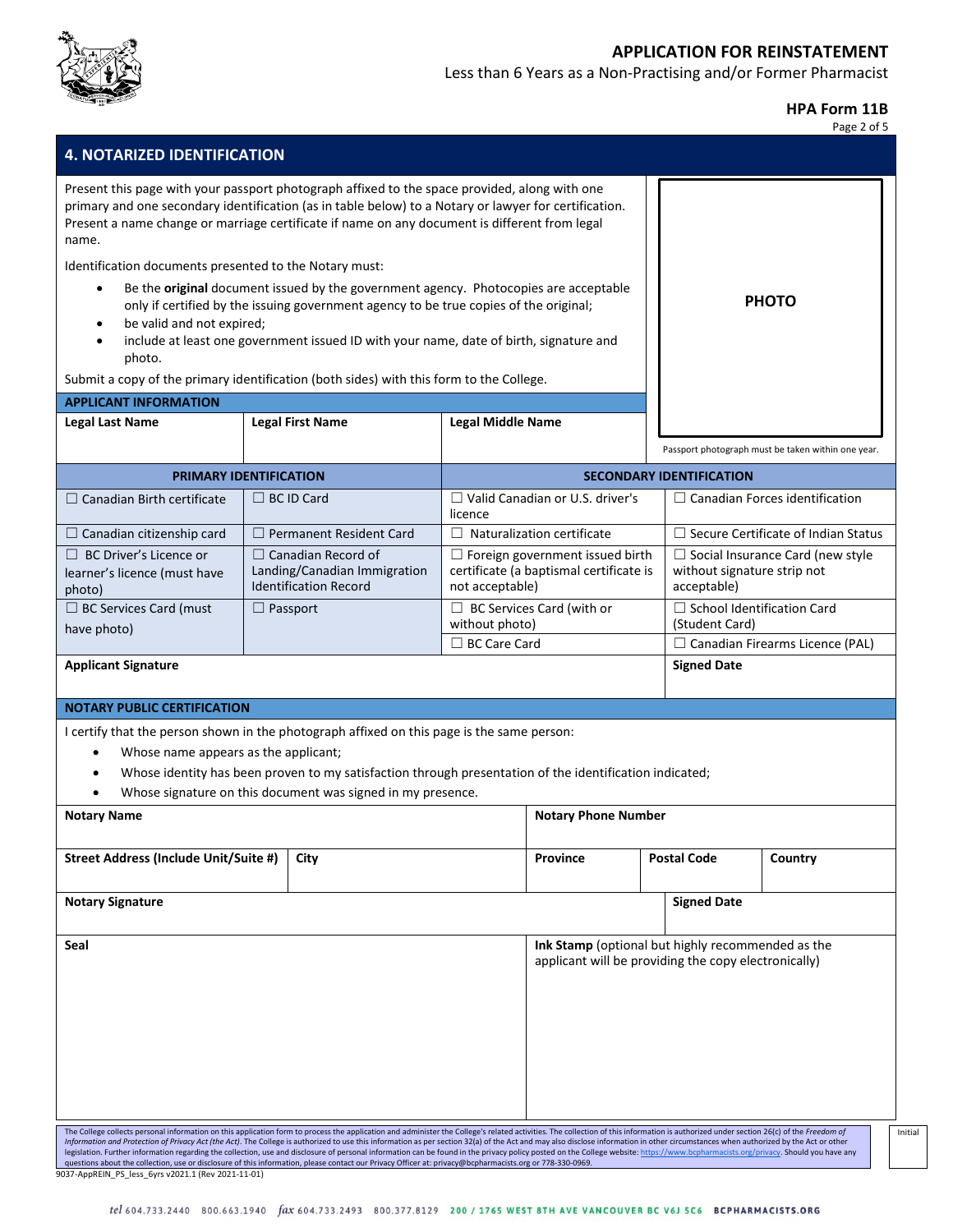

Less than 6 Years as a Non-Practising and/or Former Pharmacist

#### **HPA Form 11B**

Page 3 of 5

|        |    | <b>5. STATUTORY DECLARATION (FORM 5)</b>                                                                                                                                                                                                                                                                                                                                                                                                                                                                                                                                                                                                                                                                                                                                                      |
|--------|----|-----------------------------------------------------------------------------------------------------------------------------------------------------------------------------------------------------------------------------------------------------------------------------------------------------------------------------------------------------------------------------------------------------------------------------------------------------------------------------------------------------------------------------------------------------------------------------------------------------------------------------------------------------------------------------------------------------------------------------------------------------------------------------------------------|
|        |    | I declare that the following and the facts set out herein to be true (check the appropriate boxes):                                                                                                                                                                                                                                                                                                                                                                                                                                                                                                                                                                                                                                                                                           |
| $\Box$ | 1. | I have not been convicted in Canada or elsewhere of any offence that, if committed by a person registered under the Health<br>Professions Act and the Pharmacy Operations and Drug Scheduling Act, would constitute unprofessional conduct or conduct<br>unbecoming of a person registered under these bylaws.                                                                                                                                                                                                                                                                                                                                                                                                                                                                                |
| ⊔      | 2. | My entitlement to practise pharmacy or any other health profession has not been limited, restricted or subject to any terms, limits or<br>conditions or disciplinary action in any jurisdiction at any time.                                                                                                                                                                                                                                                                                                                                                                                                                                                                                                                                                                                  |
| □      | 3. | At the present time, no investigation, review or proceeding is taking place in any jurisdiction which could result in the suspension or<br>cancellation of my authorization to practise pharmacy or any other health profession.                                                                                                                                                                                                                                                                                                                                                                                                                                                                                                                                                              |
|        | 4. | My past conduct does not demonstrate any pattern of incompetence or untrustworthiness, which would make my registration<br>contrary to the public interest.                                                                                                                                                                                                                                                                                                                                                                                                                                                                                                                                                                                                                                   |
| □      | 5. | I am a person of good character.                                                                                                                                                                                                                                                                                                                                                                                                                                                                                                                                                                                                                                                                                                                                                              |
| □      | 6. | I am aware of and will practice at all times in compliance with the Health Professions Act and the Pharmacy Operations and Drug<br>Scheduling Act of British Columbia, the Pharmacists Regulation and the Bylaws of the College of Pharmacists of British Columbia made<br>pursuant to these Acts.                                                                                                                                                                                                                                                                                                                                                                                                                                                                                            |
| $\Box$ | 7. | I shall provide the Registrar with the details of any of the following that relate to me or that occur or arise prior, during, or after my<br>registration with the College of Pharmacists of BC:                                                                                                                                                                                                                                                                                                                                                                                                                                                                                                                                                                                             |
|        |    | a charge relating to an offense under any Act, in any jurisdiction, regulating the practice of pharmacy or any other health profession relating to<br>$\bullet$<br>the sale of drugs, or relating to any criminal offense;<br>a finding of quilt in relation to an offense under any Act, in any jurisdiction, requlating the practice of pharmacy or any other health profession<br>$\bullet$<br>relating to the sale of drugs or in relation to any criminal offense;<br>a finding of professional misconduct, incompetence or incapacity in any jurisdiction in relation to pharmacy or any other health profession;<br>$\bullet$<br>a proceeding for professional misconduct, incompetence or incapacity in any jurisdiction in relation to pharmacy or any other health profession.<br>٠ |

On a separate sheet of paper, provide details if any of the above is not true (i.e. if any of the above boxes is not checked off). Details to include: a. Criminal offence/Disciplinary action/Investigation

b. Date when offence was committed/Applicable health profession/Applicable jurisdiction

c. Disposition of charge including details of penalty-imposed

d. Extenuating circumstances you wish taken into account for your application.

### **6. CRIMINAL RECORD CHECK CONSENT**

Under the Health Professions Act (HPA), all registrants of the College of Pharmacists of B.C. and all pharmacists and pharmacy technicians applying for registration are required to consent to an initial and an ongoing criminal record check (CRC) at least once every 5 years.

Every applicant and registrant must provide consent for the CRC. An applicant or registrant who refuses to provide consent will not be able to register, renew or reinstate their registration. Without registration, an individual cannot practise as a pharmacist or pharmacy technician in B.C. More information can be found on the College website at: [https://www.bcpharmacists.org/criminal-record-check.](https://www.bcpharmacists.org/criminal-record-check)

This information listed below as well as that listed in section 1 of this application will be used to conduct a check for records of criminal charges and convictions for any relevant or specified offence(s) under the *Criminal Records Review Act (CRRA)*, and is collected under the authority of the CRRA and in the case of child care facilities, the *Community Care and Assisted Living Act*, and the regulations which govern both these acts. The information provided will be used to fulfill the requirements of the CRRA for the release of criminal records information and is in compliance with the *Freedom of Information and Protection of Privacy Act (FOIPPA)*.

| <b>Birthplace Country</b> | <b>Birthplace City</b> | BC Driver's Licence (DL#) or BC Identity Card (BC ID#) |
|---------------------------|------------------------|--------------------------------------------------------|
|                           |                        |                                                        |

The College collects personal information on this application form to process the application and administer the College's related activities. The collection of this information is authorized under section 26(c) of the Fre Information and Protection of Privacy Act (the Act). The College is authorized to use this information as per section 32(a) of the Act and may also disclose information in other circumstances when authorized by the Act or legislation. Further information regarding the collection, use and disclosure of personal information can be found in the privacy policy posted on the College website: <u>https://www.bcpharmacists.org/privacy</u>. Should you ha 9037-AppREIN\_PS\_less\_6yrs v2021.1 (Rev 2021-11-01)

Initial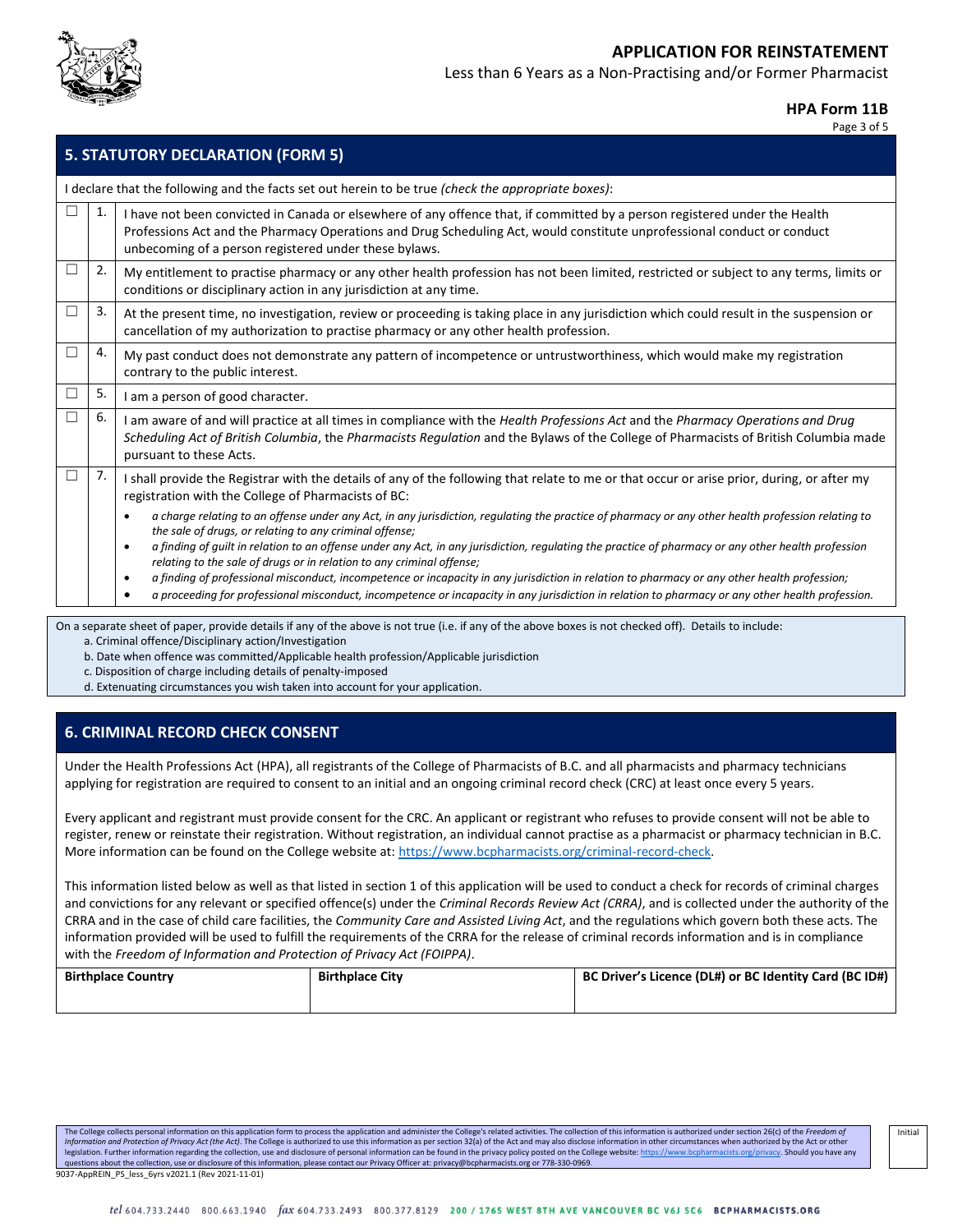

Less than 6 Years as a Non-Practising and/or Former Pharmacist

**HPA Form 11B**

| rage 4 of |  |
|-----------|--|
|-----------|--|

|        | OTHER NAMES USED OR HAVE USED (E.G. MAIDEN NAME, BIRTH NAME, PREVIOUS MARRIED NAME, INFORMAL NAME)<br>You should include all* previous names, alias names or other names that has been used by you in the past. Attach a separate paper if more space is needed.                                                                                                                                                                                                                   |                    |                          |
|--------|------------------------------------------------------------------------------------------------------------------------------------------------------------------------------------------------------------------------------------------------------------------------------------------------------------------------------------------------------------------------------------------------------------------------------------------------------------------------------------|--------------------|--------------------------|
|        | <b>First Name</b>                                                                                                                                                                                                                                                                                                                                                                                                                                                                  | <b>Middle Name</b> | <b>Surname/Last Name</b> |
|        |                                                                                                                                                                                                                                                                                                                                                                                                                                                                                    |                    |                          |
|        |                                                                                                                                                                                                                                                                                                                                                                                                                                                                                    |                    |                          |
|        |                                                                                                                                                                                                                                                                                                                                                                                                                                                                                    |                    |                          |
|        |                                                                                                                                                                                                                                                                                                                                                                                                                                                                                    |                    |                          |
|        |                                                                                                                                                                                                                                                                                                                                                                                                                                                                                    |                    |                          |
|        | <b>Consent for Release of Information and Acknowledgement</b>                                                                                                                                                                                                                                                                                                                                                                                                                      |                    |                          |
|        | Review the Consent for Release of Information and Acknowledgement and provide your consent by checking the boxes below. Click the link or<br>copy and paste the link into your browser to view the document: http://library.bcpharmacists.org/3 Registration Licensure/5144-<br>CRC Consent Release Information Acknowledgement.pdf. Contact the Registration Department at: Registration@bcpharmacists.org if you<br>cannot access the document.<br>Please check the boxes below: |                    |                          |
| $\Box$ | I have read and understood the Consent for Release of Information and Acknowledgement above. I hereby consent to these terms as<br>indicated by checking this box.                                                                                                                                                                                                                                                                                                                 |                    |                          |
| П      | I hereby authorize the College of Pharmacists of British Columbia to conduct criminal record checks on an ongoing basis at least once<br>every five years. I understand that I may withdraw this consent for future criminal record checks.                                                                                                                                                                                                                                        |                    |                          |
|        |                                                                                                                                                                                                                                                                                                                                                                                                                                                                                    |                    |                          |
|        | 7. OTHER INFORMATION                                                                                                                                                                                                                                                                                                                                                                                                                                                               |                    |                          |
|        | I attest that:                                                                                                                                                                                                                                                                                                                                                                                                                                                                     |                    |                          |
|        | I declare the facts set out here in this application to be true.                                                                                                                                                                                                                                                                                                                                                                                                                   |                    |                          |

| <b>Applicant Signature</b> | Date (MMM-DD-YYYY) |
|----------------------------|--------------------|
|----------------------------|--------------------|

The College collects personal information on this application form to process the application and administer the College's related activities. The collection of this information is authorized under section 26(c) of the *Fr* 9037-AppREIN\_PS\_less\_6yrs v2021.1 (Rev 2021-11-01)